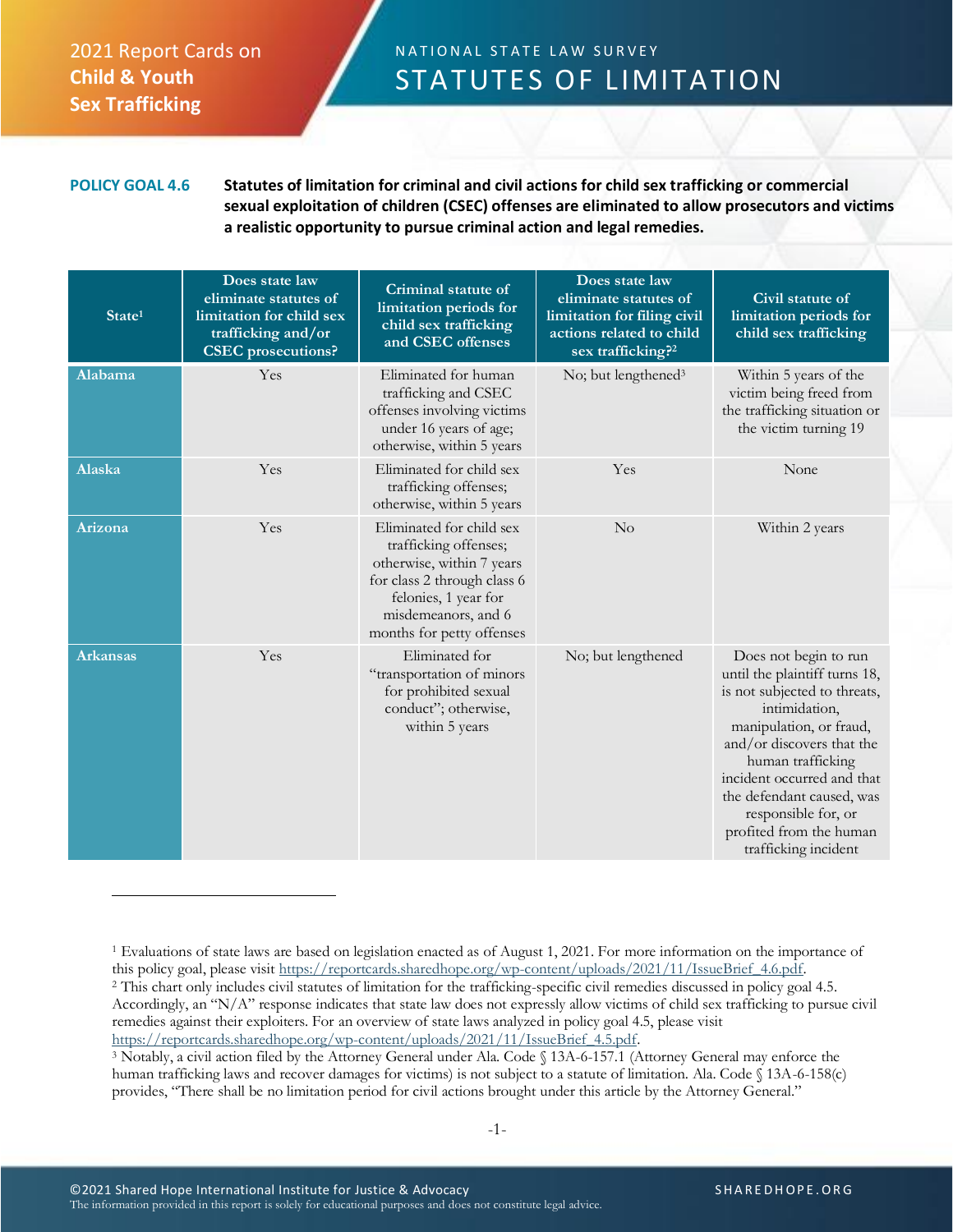| State <sup>1</sup>      | Does state law<br>eliminate statutes of<br>limitation for child sex<br>trafficking and/or<br><b>CSEC</b> prosecutions? | Criminal statute of<br>limitation periods for<br>child sex trafficking<br>and CSEC offenses                                                                                                                                                                   | Does state law<br>eliminate statutes of<br>limitation for filing civil<br>actions related to child<br>sex trafficking? <sup>2</sup> | Civil statute of<br>limitation periods for<br>child sex trafficking                                                                                                                |
|-------------------------|------------------------------------------------------------------------------------------------------------------------|---------------------------------------------------------------------------------------------------------------------------------------------------------------------------------------------------------------------------------------------------------------|-------------------------------------------------------------------------------------------------------------------------------------|------------------------------------------------------------------------------------------------------------------------------------------------------------------------------------|
| California              | Yes                                                                                                                    | Eliminated for trafficking<br>prosecutions involving<br>force, fraud, or coercion;<br>otherwise, within 6 years<br>for crimes punishable by<br>8+ years or within 3 years<br>for all other offenses                                                           | No; but lengthened                                                                                                                  | Within 7 years of the<br>victim being freed from<br>the trafficking situation or<br>within 10 years of<br>reaching the age of<br>majority                                          |
| Colorado                | Yes                                                                                                                    | Eliminated for child sex<br>trafficking and other<br>"unlawful sexual<br>offenses," including<br>CSEC offenses                                                                                                                                                | Yes                                                                                                                                 | None                                                                                                                                                                               |
| Connecticut             | Yes                                                                                                                    | Eliminated for any<br>offense involving sexual<br>abuse, sexual exploitation,<br>or sexual assault of a<br>minor                                                                                                                                              | No; but lengthened                                                                                                                  | Within 30 years of turning<br>21                                                                                                                                                   |
| <b>Delaware</b>         | Yes                                                                                                                    | Eliminated for child sex<br>trafficking and other<br>"sexual offenses,"<br>including CSEC offenses                                                                                                                                                            | No; but lengthened                                                                                                                  | Within 5 years of the<br>victim being freed from<br>the trafficking situation or<br>the victim turning 18                                                                          |
| District of<br>Columbia | No; but lengthened                                                                                                     | Within 10 years for child<br>sex trafficking and<br>specified CSEC offenses;<br>otherwise, within 6 years                                                                                                                                                     | No; but lengthened                                                                                                                  | Does not begin to run<br>until the plaintiff knew, or<br>reasonably should have<br>known, of the trafficking<br>violation or the minor<br>plaintiff reaches the age<br>of majority |
| Florida                 | Yes                                                                                                                    | Eliminated for child sex<br>trafficking and generally<br>for lewd or lascivious<br>offenses committed upon<br>or in the presence of<br>persons less than 16 years<br>of age; otherwise, up to 4<br>years depending on the<br>classification of the<br>offense | N/A                                                                                                                                 | N/A                                                                                                                                                                                |
| Georgia                 | Yes                                                                                                                    | Eliminated for child sex<br>trafficking offenses<br>involving victims under<br>16 years of age; otherwise,<br>within 7 years                                                                                                                                  | No; but lengthened                                                                                                                  | Within 10 years after the<br>cause of action arose or<br>the minor victim turns 18<br>(stayed during the<br>pendency of any related<br>criminal action)                            |
| Hawaii                  | Yes                                                                                                                    | Eliminated for child sex<br>trafficking offenses;<br>otherwise, within 3-6<br>years depending on the<br>felony classification                                                                                                                                 | $\rm No$                                                                                                                            | Within 6 years                                                                                                                                                                     |
| Idaho                   | $\rm No$                                                                                                               | Within 5 years                                                                                                                                                                                                                                                | N/A                                                                                                                                 | N/A                                                                                                                                                                                |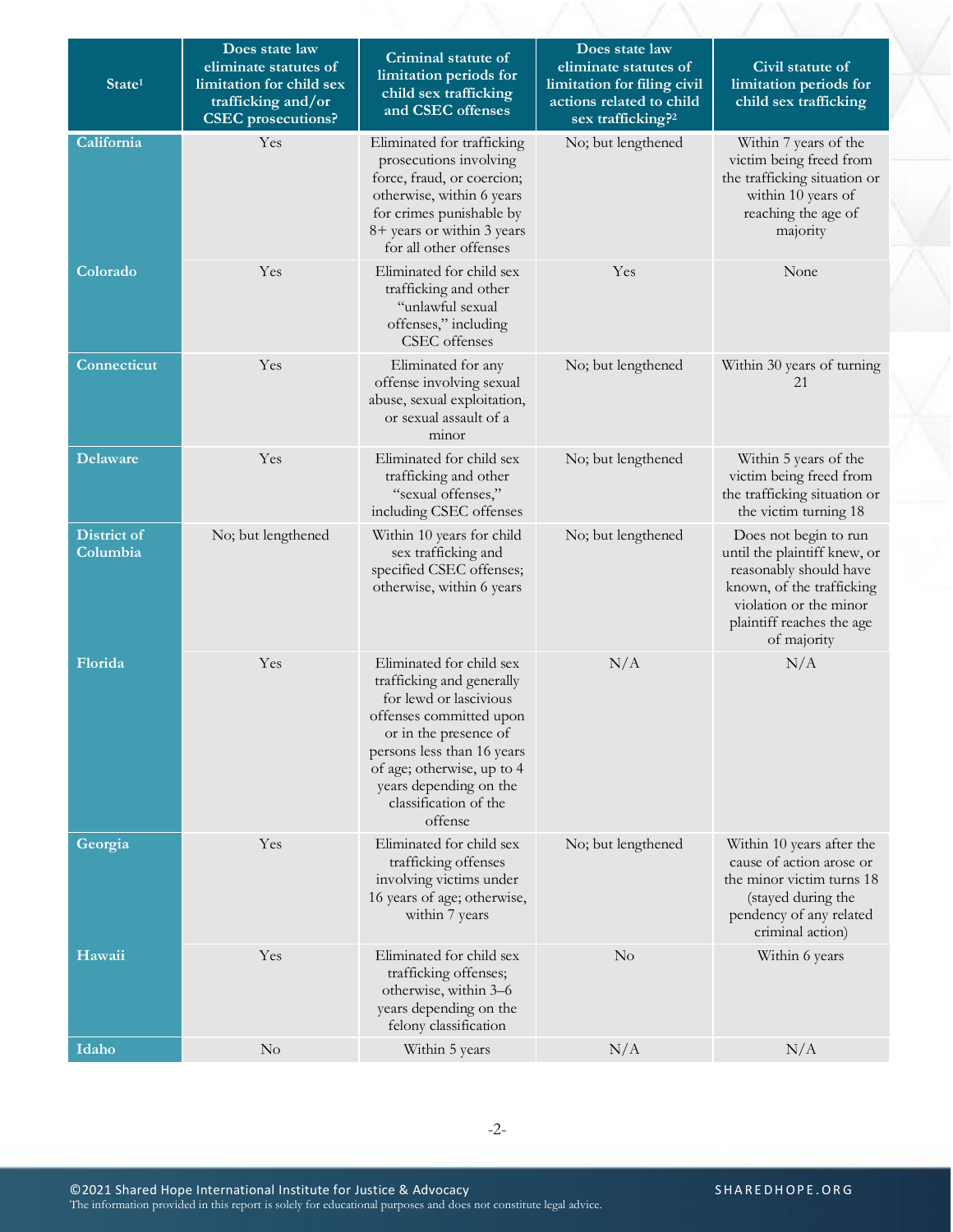| State <sup>1</sup> | Does state law<br>eliminate statutes of<br>limitation for child sex<br>trafficking and/or<br><b>CSEC</b> prosecutions? | Criminal statute of<br>limitation periods for<br>child sex trafficking<br>and CSEC offenses                                                                                                                                                                                      | Does state law<br>eliminate statutes of<br>limitation for filing civil<br>actions related to child<br>sex trafficking? <sup>2</sup> | Civil statute of<br>limitation periods for<br>child sex trafficking                                                                                                                                                                                                                                                                                                                                                                                                                                                                       |
|--------------------|------------------------------------------------------------------------------------------------------------------------|----------------------------------------------------------------------------------------------------------------------------------------------------------------------------------------------------------------------------------------------------------------------------------|-------------------------------------------------------------------------------------------------------------------------------------|-------------------------------------------------------------------------------------------------------------------------------------------------------------------------------------------------------------------------------------------------------------------------------------------------------------------------------------------------------------------------------------------------------------------------------------------------------------------------------------------------------------------------------------------|
| <b>Illinois</b>    | No; but lengthened                                                                                                     | Within 25 years of a<br>minor victim turning 18<br>for child sex trafficking<br>offenses or within 1 year<br>of a minor victim turning<br>18 for various CSEC<br>offenses (but at least 3<br>years after the<br>commission of the CSEC<br>offense); otherwise,<br>within 3 years | No; but lengthened                                                                                                                  | Within 25 years of the<br>plaintiff discovering that<br>the human trafficking<br>incident occurred and that<br>the defendant was<br>responsible for, or<br>profited from, the<br>trafficking incident (does<br>not begin to run until the<br>plaintiff turns 18, the<br>plaintiff is no longer<br>subjected to threats,<br>intimidation,<br>manipulation, or fraud,<br>and/or all limitations<br>periods applicable to the<br>criminal prosecution of<br>the plaintiff for any acts<br>which form the basis of<br>the claim have expired) |
| Indiana            | Yes                                                                                                                    | Eliminated for "child<br>sexual trafficking"; for the<br>state's other child sex<br>trafficking and CSEC<br>offenses, within 10 years<br>of the offense or 4 years<br>of victim ceasing to be a<br>dependent of their<br>exploiter, whichever<br>occurs later                    | No; but lengthened                                                                                                                  | Within 2 years of the<br>exploiter being convicted                                                                                                                                                                                                                                                                                                                                                                                                                                                                                        |
| Iowa               | Yes                                                                                                                    | Eliminated for child sex<br>trafficking offenses;<br>otherwise, within 3 years                                                                                                                                                                                                   | N/A                                                                                                                                 | N/A                                                                                                                                                                                                                                                                                                                                                                                                                                                                                                                                       |
| Kansas             | No; but lengthened                                                                                                     | Within 10 years for child<br>sex trafficking and<br>specified CSEC offenses                                                                                                                                                                                                      | No; but lengthened                                                                                                                  | Within 10 years of the<br>victim being freed from<br>the human trafficking<br>situation or the victim<br>turning 18                                                                                                                                                                                                                                                                                                                                                                                                                       |
| Kentucky           | Yes                                                                                                                    | Eliminated for felony<br>offenses                                                                                                                                                                                                                                                | No; but lengthened                                                                                                                  | Within 10 years of the<br>commission of the act (or<br>the last act in a series of<br>acts), the victim knowing<br>of the act, the victim<br>turning 18, or the<br>conviction of a civil<br>defendant, whichever<br>occurs later                                                                                                                                                                                                                                                                                                          |
| Louisiana          | No; but lengthened                                                                                                     | Within 30 years for child<br>sex trafficking and<br>specified CSEC offenses;<br>otherwise, up to 6 years<br>depending on the                                                                                                                                                     | Yes                                                                                                                                 | Any time following<br>conviction                                                                                                                                                                                                                                                                                                                                                                                                                                                                                                          |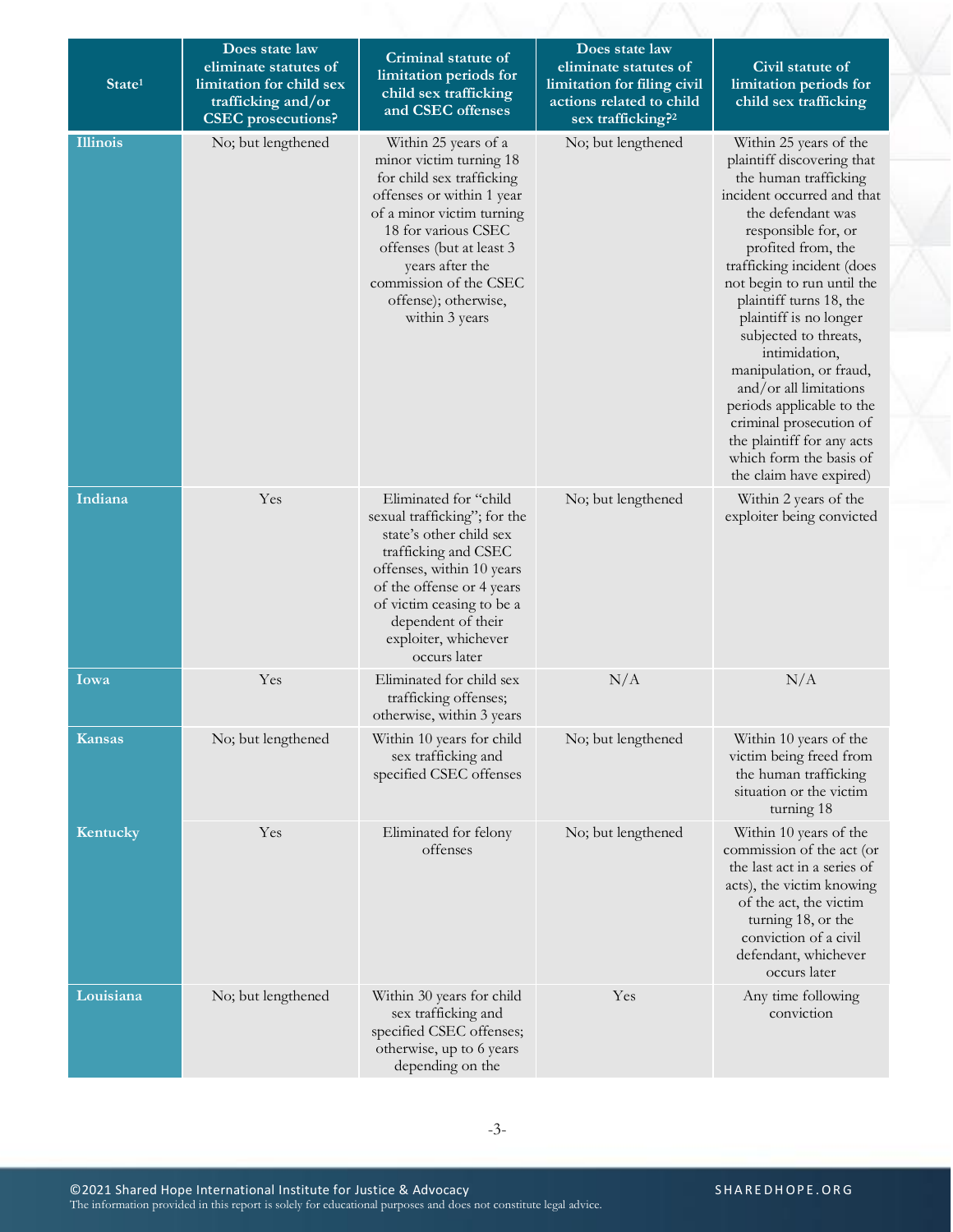| State <sup>1</sup>   | Does state law<br>eliminate statutes of<br>limitation for child sex<br>trafficking and/or<br><b>CSEC</b> prosecutions? | Criminal statute of<br>limitation periods for<br>child sex trafficking<br>and CSEC offenses                                                                 | Does state law<br>eliminate statutes of<br>limitation for filing civil<br>actions related to child<br>sex trafficking? <sup>2</sup> | Civil statute of<br>limitation periods for<br>child sex trafficking                                                                                                                    |
|----------------------|------------------------------------------------------------------------------------------------------------------------|-------------------------------------------------------------------------------------------------------------------------------------------------------------|-------------------------------------------------------------------------------------------------------------------------------------|----------------------------------------------------------------------------------------------------------------------------------------------------------------------------------------|
|                      |                                                                                                                        | classification of the<br>offense                                                                                                                            |                                                                                                                                     |                                                                                                                                                                                        |
| Maine                | No                                                                                                                     | Within 3-6 years<br>depending on the<br>classification of the crime                                                                                         | No; but lengthened                                                                                                                  | Within 10 years of the<br>victim being freed from<br>the trafficking situation<br>(tolled during the<br>pendency of any criminal<br>proceedings against the<br>trafficked person)      |
| Maryland             | Yes                                                                                                                    | Eliminated for felony<br>offenses; generally within<br>1 year for misdemeanor<br>offenses                                                                   | N/A                                                                                                                                 | N/A                                                                                                                                                                                    |
| <b>Massachusetts</b> | Yes                                                                                                                    | Eliminated for child sex<br>trafficking offenses;<br>otherwise, generally<br>within 6 years                                                                 | No; but lengthened                                                                                                                  | Within 3 years of the<br>victim being freed from<br>the trafficking situation or<br>the victim turning 18                                                                              |
| Michigan             | No; but lengthened                                                                                                     | Within 25 years for child<br>sex trafficking and<br>specified CSEC offenses;<br>otherwise, within 6 years                                                   | No; but lengthened                                                                                                                  | Within 3 years after the<br>last violation that is the<br>subject of the action<br>occurred                                                                                            |
| Minnesota            | Yes                                                                                                                    | Eliminated for child sex<br>trafficking offenses;<br>otherwise, within 3 years                                                                              | No; but lengthened                                                                                                                  | Within 6 years (suspended<br>during the time that<br>coercion continues)                                                                                                               |
| Mississippi          | Yes                                                                                                                    | Eliminated for child sex<br>trafficking and specified<br>CSEC offenses;<br>otherwise, within 2 years                                                        | No                                                                                                                                  | Within 3 years                                                                                                                                                                         |
| Missouri             | Yes                                                                                                                    | Eliminated for "unlawful<br>sexual offenses,"<br>including child sex<br>trafficking and CSEC<br>offenses                                                    | No; but lengthened                                                                                                                  | Within 10 years of the<br>final order in the related<br>criminal case, the victim's<br>emancipation from the<br>defendant, or the victim<br>turning 18                                 |
| Montana              | Yes                                                                                                                    | Eliminated for child sex<br>trafficking and specified<br>CSEC offenses;<br>otherwise, up to 5 years<br>depending on the<br>classification of the<br>offense | No; but lengthened                                                                                                                  | Within 10 years of the<br>victim no longer be<br>subjected to human<br>trafficking or the victim<br>turning 18                                                                         |
| Nebraska             | Yes                                                                                                                    | Eliminated for child sex<br>trafficking offenses or<br>within 7 years for "child<br>abuse"; otherwise, within<br>3 years                                    | No; but lengthened                                                                                                                  | Within 10 years of the<br>conclusion of any related<br>criminal prosecution, the<br>victim is informed of the<br>exploiter's identity, or the<br>victim reaches the age of<br>majority |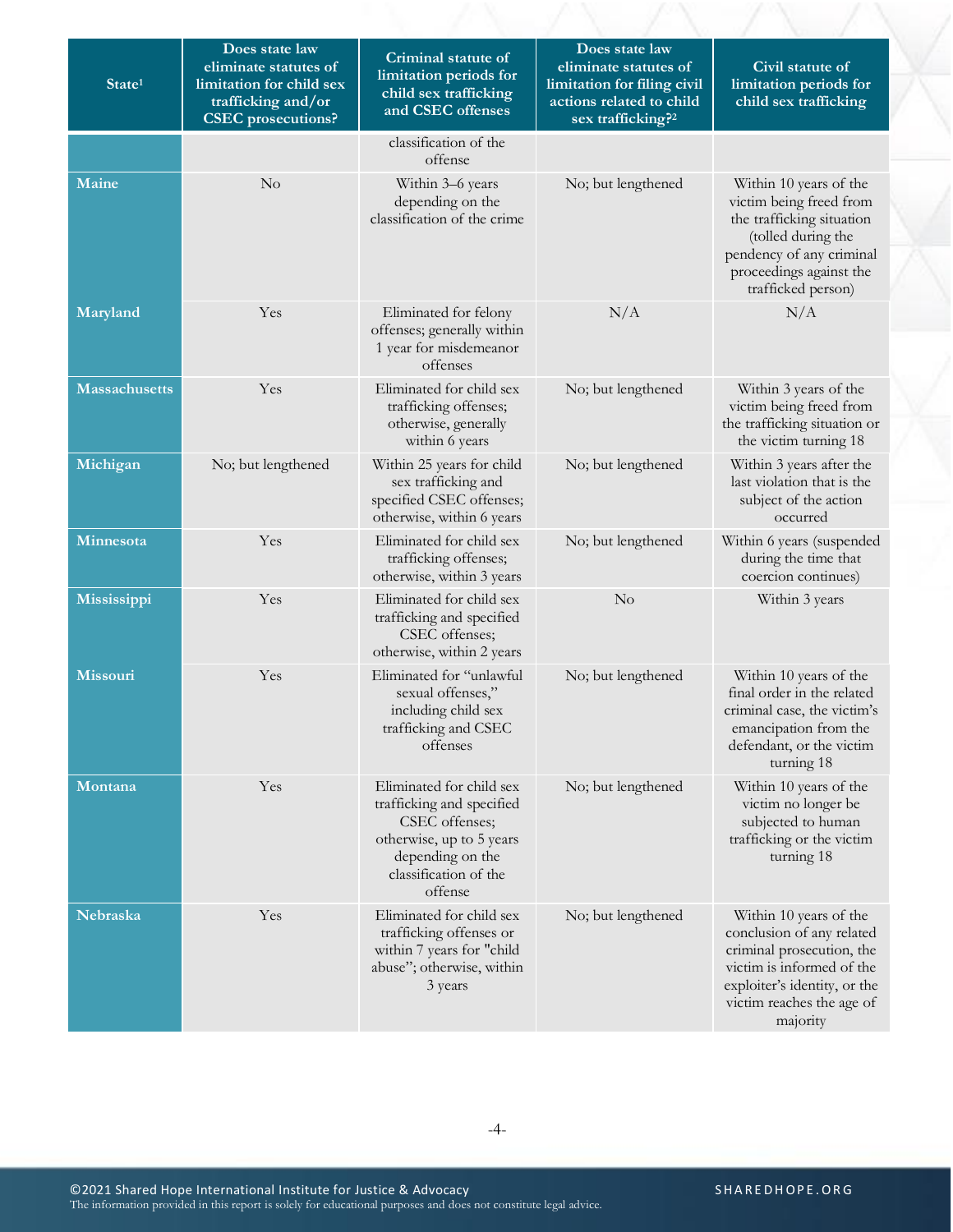| State <sup>1</sup>       | Does state law<br>eliminate statutes of<br>limitation for child sex<br>trafficking and/or<br><b>CSEC</b> prosecutions? | Criminal statute of<br>limitation periods for<br>child sex trafficking<br>and CSEC offenses                                                                                                                                                                                                                               | Does state law<br>eliminate statutes of<br>limitation for filing civil<br>actions related to child<br>sex trafficking? <sup>2</sup> | Civil statute of<br>limitation periods for<br>child sex trafficking                                                                                                                                                                                                                                                                                                                                               |
|--------------------------|------------------------------------------------------------------------------------------------------------------------|---------------------------------------------------------------------------------------------------------------------------------------------------------------------------------------------------------------------------------------------------------------------------------------------------------------------------|-------------------------------------------------------------------------------------------------------------------------------------|-------------------------------------------------------------------------------------------------------------------------------------------------------------------------------------------------------------------------------------------------------------------------------------------------------------------------------------------------------------------------------------------------------------------|
| Nevada                   | No, but lengthened <sup>4</sup>                                                                                        | Before the victim turns 36<br>years if the victim<br>discovered they were a<br>victim of child sex<br>trafficking before turning<br>36 or before the victim<br>turns 43 if the victim did<br>not discover they were a<br>victim of child sex<br>trafficking before turning<br>36); otherwise, generally<br>within 3 years | No; but lengthened                                                                                                                  | Does not begin to run<br>until the plaintiff<br>discovers they were a<br>victim of sex trafficking<br>and that the defendant<br>was responsible for, or<br>profited from, their<br>victimization or until the<br>plaintiff turns 18                                                                                                                                                                               |
| <b>New</b><br>Hampshire  | No; but lengthened                                                                                                     | Within 20 years of a child<br>sex trafficking victim<br>turning 18; otherwise, up<br>to 6 years depending<br>upon the classification of<br>the offense                                                                                                                                                                    | No; but lengthened                                                                                                                  | Within 10 years of the<br>victim being released<br>from the human<br>trafficking situation or the<br>victim turning 18                                                                                                                                                                                                                                                                                            |
| New Jersey               | No                                                                                                                     | Within 5 years                                                                                                                                                                                                                                                                                                            | No                                                                                                                                  | Within 2 years                                                                                                                                                                                                                                                                                                                                                                                                    |
| <b>New Mexico</b>        | No                                                                                                                     | Up to 6 years depending<br>on the classification of<br>the child sex trafficking or<br>CSEC offense                                                                                                                                                                                                                       | No; but lengthened                                                                                                                  | Within 10 years from the<br>date the defendant's<br>human trafficking actions<br>occurred or the victim<br>turns 18                                                                                                                                                                                                                                                                                               |
| <b>New York</b>          | No                                                                                                                     | Within 5 years for felony<br>offenses and within 2<br>years for misdemeanor<br>offenses                                                                                                                                                                                                                                   | No; but lengthened                                                                                                                  | Within 15 years of the<br>victim being freed from<br>the trafficking situation or<br>the victim reaching the<br>age of majority<br>(suspended if the victim<br>could not have reasonably<br>discovered the cause of<br>action due to<br>circumstances resulting<br>from the trafficking<br>situation, including<br>trauma, and postponed<br>during the pendency of<br>criminal proceedings<br>against the victim) |
| <b>North</b><br>Carolina | Yes                                                                                                                    | Eliminated for felony<br>offenses                                                                                                                                                                                                                                                                                         | $\rm No$                                                                                                                            | Within 10 years after the<br>cause of action arose or<br>the victim turns 18                                                                                                                                                                                                                                                                                                                                      |

<sup>4</sup> Notably, Nev. Rev. Stat. Ann. § 171.083(1)–(4) (No limitation for sexual assault or sex trafficking if written report filed with law enforcement officer during period of limitation; effect of disability on period of limitation) allows prosecutions for sex trafficking to commence at any time but only if the victim filed a report with law enforcement before the criminal statute of limitation expired.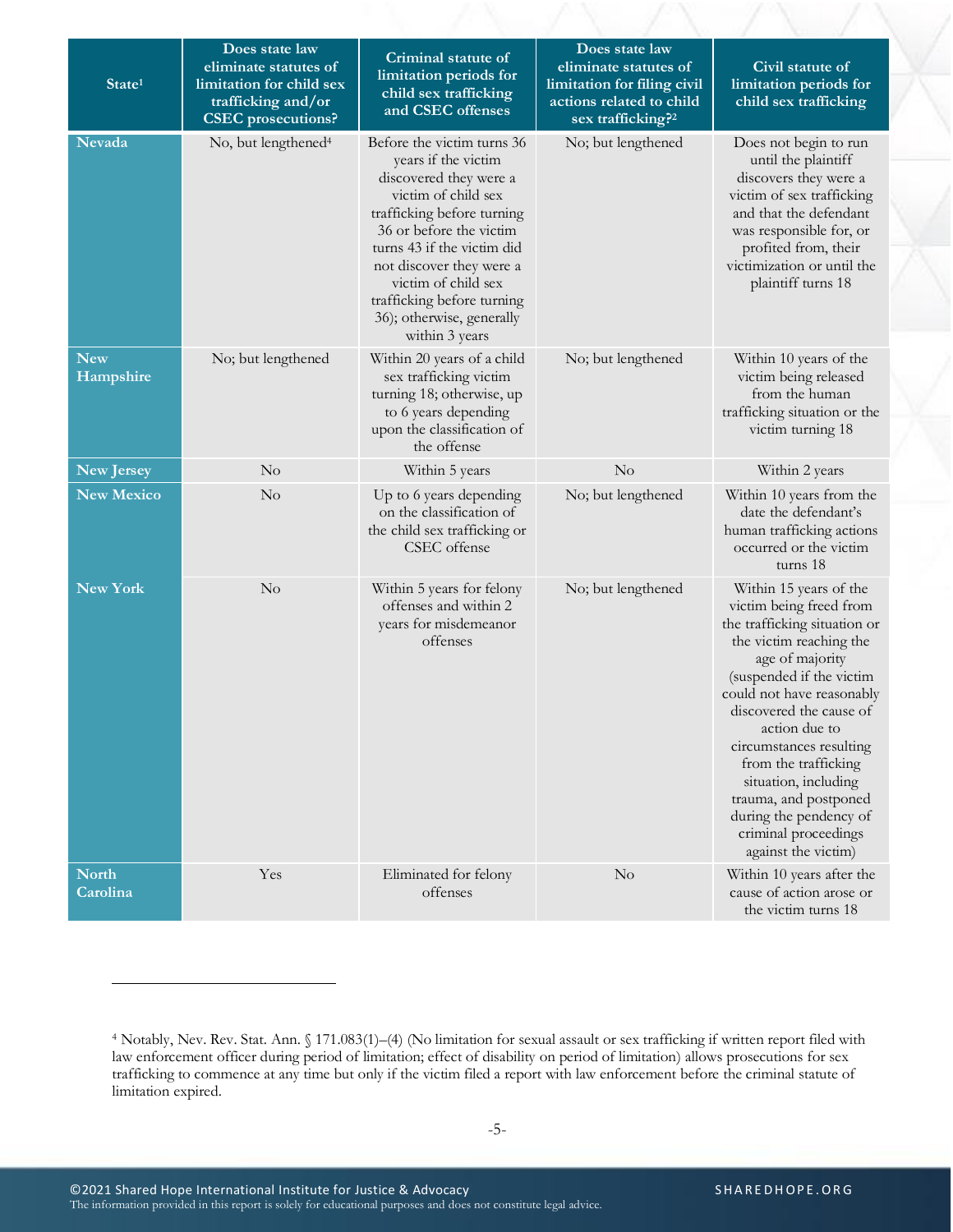| State <sup>1</sup>  | Does state law<br>eliminate statutes of<br>limitation for child sex<br>trafficking and/or<br><b>CSEC</b> prosecutions? | Criminal statute of<br>limitation periods for<br>child sex trafficking<br>and CSEC offenses                                                                                                           | Does state law<br>eliminate statutes of<br>limitation for filing civil<br>actions related to child<br>sex trafficking? <sup>2</sup> | Civil statute of<br>limitation periods for<br>child sex trafficking                                                                                                                                                                                                                                                       |
|---------------------|------------------------------------------------------------------------------------------------------------------------|-------------------------------------------------------------------------------------------------------------------------------------------------------------------------------------------------------|-------------------------------------------------------------------------------------------------------------------------------------|---------------------------------------------------------------------------------------------------------------------------------------------------------------------------------------------------------------------------------------------------------------------------------------------------------------------------|
| North Dakota        | No; but lengthened                                                                                                     | Within 7 years for child<br>sex trafficking offenses;<br>otherwise, within 3 years                                                                                                                    | No; but lengthened                                                                                                                  | Within 10 years of the<br>victim no longer being<br>subject to human<br>trafficking or the victim<br>turning 18                                                                                                                                                                                                           |
| Ohio                | No; but lengthened                                                                                                     | Within 20 years for child<br>sex trafficking and<br>specified CSEC offenses;<br>otherwise, within up to 6<br>years depending on the<br>classification of the<br>offense                               | $\rm No$                                                                                                                            | Within 2 years                                                                                                                                                                                                                                                                                                            |
| Oklahoma            | No; but lengthened                                                                                                     | By the time the victim<br>turns 45 for "child<br>abuse"; otherwise, within<br>3 years                                                                                                                 | No; but lengthened                                                                                                                  | Does not begin to run the<br>victim is emancipated<br>from the defendant, turns<br>21, or discovers they were<br>a victim of human<br>trafficking and that the<br>defendant cause, was<br>responsible for, or<br>profited from the human<br>trafficking; whichever<br>occurs later                                        |
| Oregon              | No; but lengthened                                                                                                     | Before the victims turns<br>30 or within 12 years of<br>reporting the offense to<br>law enforcement for<br>"promoting prostitution"<br>and "compelling<br>prostitution"; otherwise,<br>within 3 years | No; but lengthened                                                                                                                  | Within 6 years                                                                                                                                                                                                                                                                                                            |
| Pennsylvania        | No; but lengthened                                                                                                     | Generally within 20 years<br>for "sexual servitude";<br>otherwise, within 2 years                                                                                                                     | No; but lengthened                                                                                                                  | Before the victim turns 30                                                                                                                                                                                                                                                                                                |
| <b>Rhode Island</b> | No; but lengthened                                                                                                     | Within 10 years for child<br>sex trafficking offenses;<br>otherwise, within 3 years                                                                                                                   | No; but lengthened                                                                                                                  | Within 10 years of the<br>victim being freed from<br>the trafficking situation or<br>the victim turning 18                                                                                                                                                                                                                |
| South<br>Carolina   | Yes                                                                                                                    | Eliminated for criminal<br>actions generally                                                                                                                                                          | No; but lengthened                                                                                                                  | Suspended when the<br>victim could not<br>reasonably have<br>discovered the cause of<br>action due to<br>circumstances from the<br>trafficking situation,<br>including trauma, and, for<br>actions against an<br>incarcerated offender,<br>within 3 years of the<br>offender completing the<br>sentence or being released |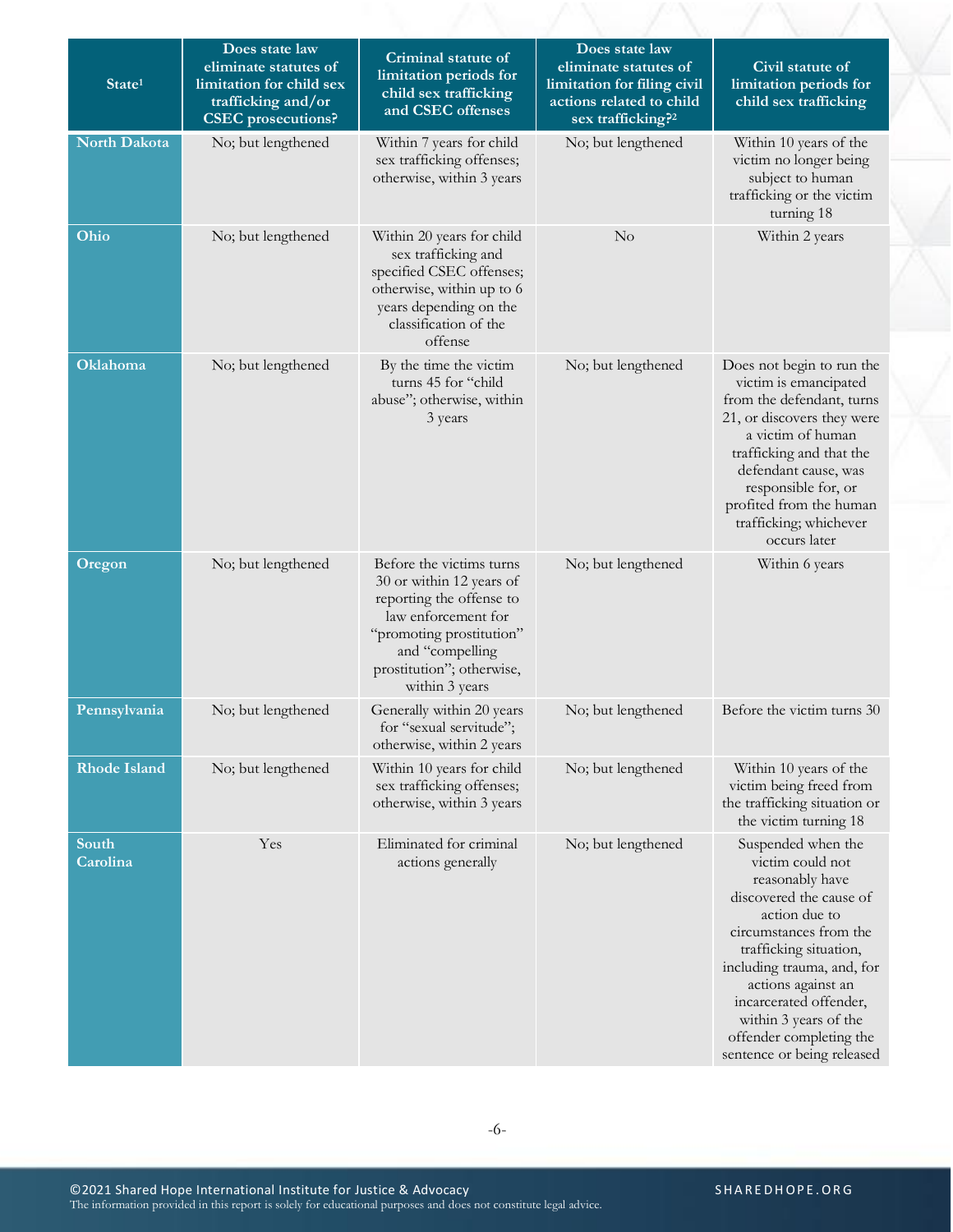| State <sup>1</sup>   | Does state law<br>eliminate statutes of<br>limitation for child sex<br>trafficking and/or<br><b>CSEC</b> prosecutions? | Criminal statute of<br>limitation periods for<br>child sex trafficking<br>and CSEC offenses                                                                                        | Does state law<br>eliminate statutes of<br>limitation for filing civil<br>actions related to child<br>sex trafficking? <sup>2</sup> | Civil statute of<br>limitation periods for<br>child sex trafficking                                                                                                                                                                                                                                                                    |
|----------------------|------------------------------------------------------------------------------------------------------------------------|------------------------------------------------------------------------------------------------------------------------------------------------------------------------------------|-------------------------------------------------------------------------------------------------------------------------------------|----------------------------------------------------------------------------------------------------------------------------------------------------------------------------------------------------------------------------------------------------------------------------------------------------------------------------------------|
| <b>South Dakota</b>  | No                                                                                                                     | Within 7 years                                                                                                                                                                     | No; but lengthened                                                                                                                  | Within 6 years of the<br>plaintiff discovering the<br>injury                                                                                                                                                                                                                                                                           |
| <b>Tennessee</b>     | Yes                                                                                                                    | Eliminated for child sex<br>trafficking offenses;<br>lengthened, and in some<br>cases eliminated, for<br>specified CSEC offenses                                                   | No                                                                                                                                  | Generally within 1 year                                                                                                                                                                                                                                                                                                                |
| <b>Texas</b>         | Yes                                                                                                                    | Eliminated for child sex<br>trafficking and specified<br>CSEC offenses;<br>otherwise, within 3 years                                                                               | No; but lengthened                                                                                                                  | Within 30 years (tolled<br>while the defendant's<br>identity is unknown)                                                                                                                                                                                                                                                               |
| Utah                 | Yes                                                                                                                    | Eliminated for child sex<br>trafficking and specified<br>CSEC offenses;<br>otherwise, within 4 years                                                                               | No; but lengthened                                                                                                                  | Within 10 years of the<br>victim being freed from<br>the human trafficking or<br>the victim turning 18<br>(tolled during any time in<br>which the defendant<br>induced the victim to<br>delay filing the action,<br>prevented the victim from<br>filing the action, or<br>threatened the victim to<br>prevent filing of the<br>action) |
| Vermont              | Yes                                                                                                                    | Eliminated for child sex<br>trafficking offenses;<br>otherwise, within 3 years                                                                                                     | No                                                                                                                                  | Within 6 years                                                                                                                                                                                                                                                                                                                         |
| Virginia             | Yes                                                                                                                    | Eliminated for felony<br>offenses                                                                                                                                                  | No; but lengthened                                                                                                                  | Within 7 years of the<br>victim no longer being<br>subjected to trafficking or<br>the victim turning 18                                                                                                                                                                                                                                |
| Washington           | No; but lengthened                                                                                                     | Within 10 years for child<br>sex trafficking offenses or<br>until the victim turns 30<br>for specified CSEC<br>offenses; otherwise,<br>within 3 years                              | No; but lengthened                                                                                                                  | Within 3 years after the<br>final disposition of any<br>criminal charges related to<br>the offense                                                                                                                                                                                                                                     |
| <b>West Virginia</b> | Yes                                                                                                                    | Eliminated for felony<br>offenses                                                                                                                                                  | N/A                                                                                                                                 | N/A                                                                                                                                                                                                                                                                                                                                    |
| Wisconsin            | No; but lengthened                                                                                                     | Before the victim turns 45<br>for child sex trafficking<br>and specified CSEC<br>offenses or before the<br>victim turns 26 for "child<br>enticement"; otherwise,<br>within 6 years | No                                                                                                                                  | Within 3 years                                                                                                                                                                                                                                                                                                                         |
| Wyoming              | Yes                                                                                                                    | Eliminated for crimes<br>generally                                                                                                                                                 | N/A                                                                                                                                 | N/A                                                                                                                                                                                                                                                                                                                                    |